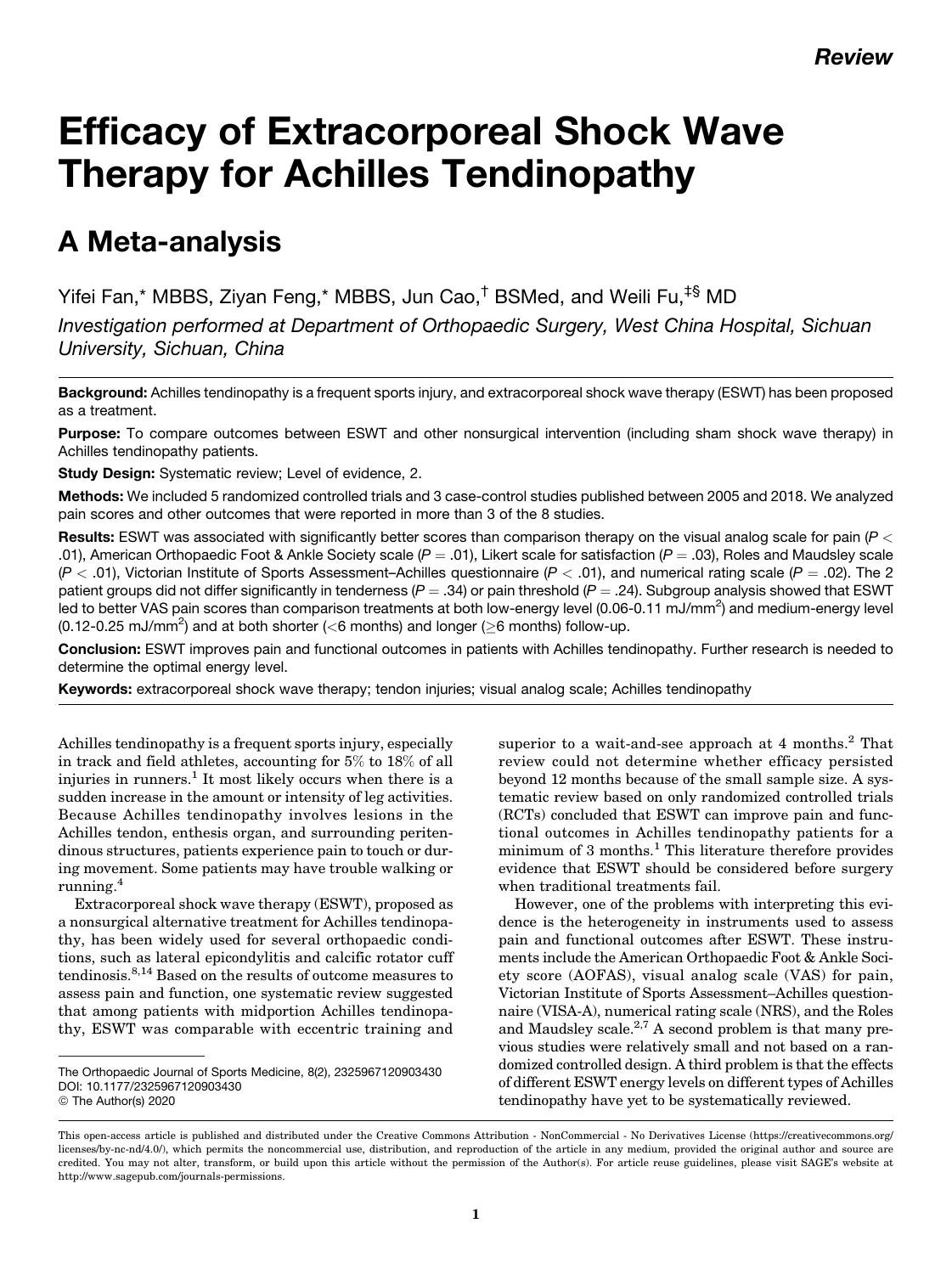The present meta-analysis addresses these questions and includes some RCTs and noncontrolled comparative studies published since the latest systematic reviews on ESWT.

# **METHODS**

### Literature Search Strategy

MEDLINE (Ovid), EMBASE (Ovid), PubMed, and the Cochrane library (Central) were searched for relevant studies from 2005 to 2018. We used a combination of keywords and subject headings, including extracorporeal shockwave therapy (extracorporeal shockwave therapies, shockwave therapies, extracorporeal, shockwave therapy, extracorporeal, therapy, extracorporeal shockwave, shock wave therapy, shock wave therapies, therapy, shock wave, extracorporeal shock wave therapy, extracorporeal highintensity focused ultrasound therapy, extracorporeal high intensity focused ultrasound therapy, HIFU therapy, HIFU therapies, therapy, HIFU, high-intensity focused ultrasound therapy, high intensity focused ultrasound therapy) and Achilles tendon (tendon, Achilles, calcaneal tendon, calcaneal tendons, tendon, calcaneal, tendons, calcaneal, tendo calcaneus). References in previous systematic reviews were searched for potentially relevant studies. The World Health Organization International Clinical Trials Registry Platform [\(http://apps.who.int/trialsearch/\)](http://apps.who.int/trialsearch/) and Clinical Trials Registry (<http://clinicaltrials.gov>) were searched for ongoing or completed but unpublished trials.

#### Study Selection

To be included in our review and meta-analysis, studies had to (1) have a controlled design, randomized or not; (2) involve patients with Achilles tendinopathy of any age treated with ESWT or, as the control arm, traditional nonsurgical treatments or sham ESWT; (3) evaluate pain and functional outcomes using any accepted instrument; and (4) be written in English. Studies were excluded if they involved animals or cadavers, were reviews or case reports, or did not report treatment or clinical outcomes.

# Data Extraction

Two of the authors (Y.F., Z.F.) independently extracted publication information, study design, study population, interventions, and outcome measures from each included study. When 2 studies were found using the same group of participants, both studies were included only when different outcome measures were used. When studies involved the same group of participants and the same outcome measures, only the study with the longest follow-up was included.

# Assessment of Study Quality

The quality of each article was assessed independently by 2 authors (Y.F., Z.F.) using the Cochrane risk of bias assessment tool in the case of RCTs or the Newcastle-Ottawa Scale in the case of nonrandomized comparative studies.

# Meta-analysis

Data on pain and functional outcomes were meta-analyzed if they were reported in more than 3 of the included studies. These measures included AOFAS, Likert scale for satisfaction, Roles and Maudsley score, NRS, tenderness, VAS for pain, and VISA-A. VAS scores were also meta-analyzed for short- or long-term follow-up. In all meta-analyses, a random-effects model was used.

# Test for Heterogeneity

Heterogeneity was tested with respect to the types of Achilles tendinopathy (insertional vs noninsertional), design of the study (randomized controlled vs non–randomized controlled), type of shock wave therapy device (electromagnetic vs radial vs multiple), frequency of the intervention (number of shock wave impulses, number of applications, and application intervals), outcomes, and duration of followup ( $<$ 6 vs  $\geq$ 6 months). A subgroup analysis was also performed based on energy level used in ESWT (low, 0.06-0.11 mJ/mm<sup>2</sup>; medium, 0.12-0.25 mJ/mm<sup>2</sup>; or high, 0.26-0.39  $mJ/mm<sup>2</sup>$ ).<sup>3</sup>

# Sensitivity Analysis

Sensitivity analysis was performed by repeating metaanalyses after removing each study one at a time.

# Statistical Analysis

Data in the meta-analysis were expressed as mean differences (MDs) and 95% CIs. Heterogeneity was assessed using the  $I^2$  statistic: 25% was considered low; 50%,

‡ Address correspondence to Weili Fu, MD, Department of Orthopaedic Surgery, West China Hospital, Sichuan University, No 37 Guo Xue Xiang, Chengdu, Sichuan 610041, China (email: [foxwin2008@163.com\)](mailto:foxwin2008@163.com).

\*West China School of Medicine, Sichuan University, Chengdu, Sichuan, China.

Final revision submitted October 22, 2019; accepted October 23, 2019.

<sup>†</sup> West China School of Preclinical Medicine and Forensic Medicine, Sichuan University, Chengdu, Sichuan, China.

<sup>‡</sup> Department of Orthopaedic Surgery, West China Hospital, Sichuan University, Sichuan, China.

One or more of the authors has declared the following potential conflict of interest or source of funding: This research was supported by National Natural Science Foundation of China (81972123, 31741046); Fundamental Research Funds for the Central Universities (2015SCU04A40); the Innovative Spark Project of Sichuan University (2018SCUH0034); 135 Project for Disciplines of Excellence–Clinical Research Incubation Project, West China Hospital, Sichuan University (2019HXFH039); and Research Project for Sichuan Provincial Health and Family Planning Commission (18ZD017). AOSSM checks author disclosures against the Open Payments Database (OPD). AOSSM has not conducted an independent investigation on the OPD and disclaims any liability or responsibility relating thereto.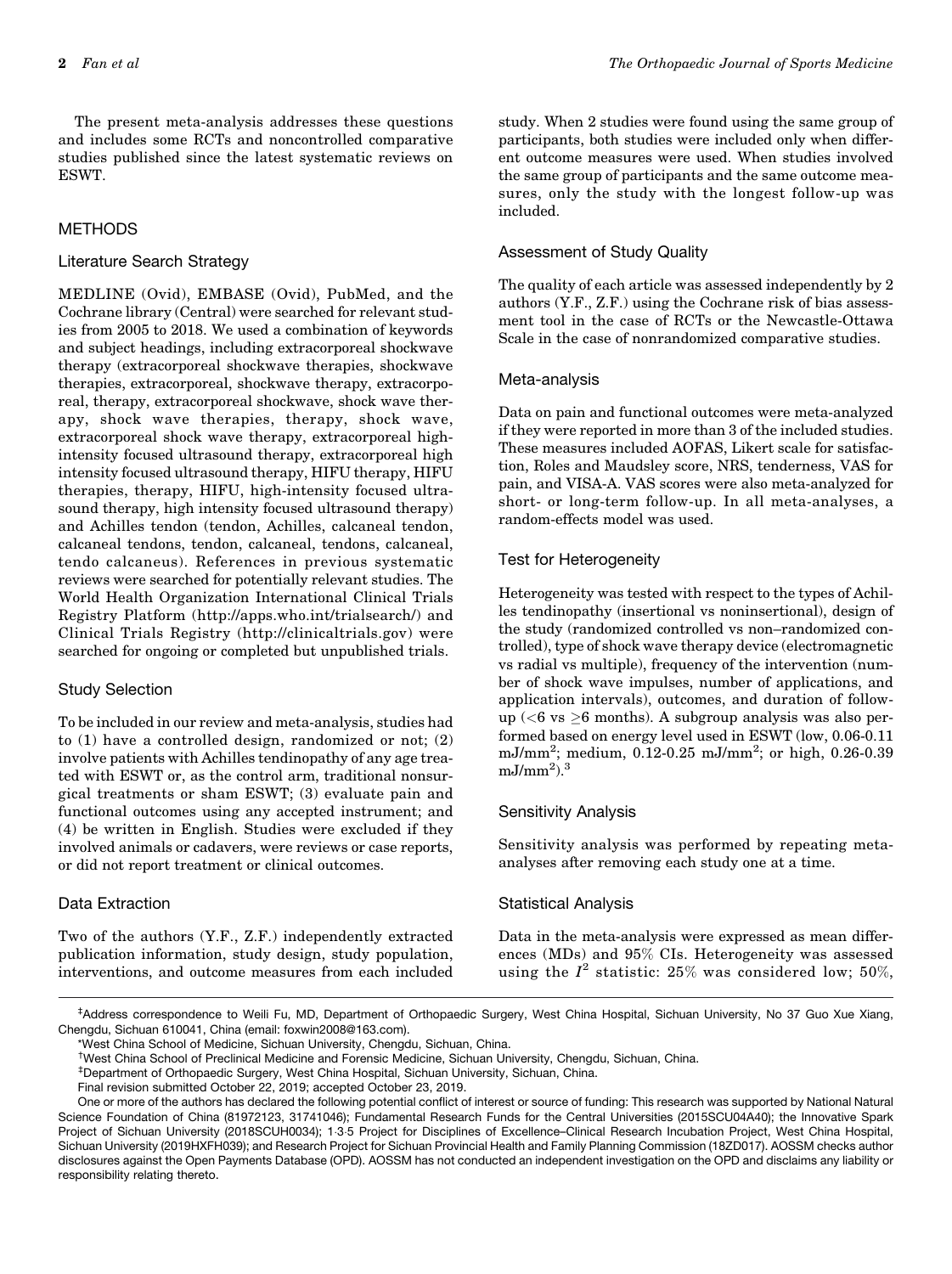

**Figure 1.** Flow diagram showing literature selection.

moderate; and 75%, high. Forest plots were used to show the outcome, pooled estimate of effect, and overall summary effect of each study. Differences were considered significant when the  $P$  value was less than  $.05$ . Statistical analyses were performed using RevMan 5.3 (Cochrane Collaboration).

#### RESULTS

A total of 766 related studies were identified: 465 studies in PubMed, 112 studies in EMBASE, and 189 studies in MED-LINE (Figure 1). Duplicates  $(n = 299)$  were removed. After we reviewed titles, abstracts, and full text of the remaining 467 studies, 8 were included; these involved 442 cases of midportion Achilles tendinopathy, of which half received ESWT and the other half received a comparison treatment, including sham ESWT (2 studies), eccentric loading (4 studies), traditional nonoperative measures (2 studies), or waitand-see (1 study) (Table 1).

#### Meta-analysis

In measures where lower scores indicate more favorable outcomes (VAS pain, Roles and Maudsley, NRS, and Likert scores), ESWT was associated with lower VAS scores than comparison treatment (MD, –2.14; 95% CI, –2.73 to –1.56; P  $< .001; I<sup>2</sup> = 88\%)$  (Figure 2)<sup>10,12,15,16</sup> as well as with lower Roles and Maudsley score (MD, –2.80; 95% CI, –3.30 to – 2.30;  $P < .001; I^2 = 69\%$ ) (Figure 3) based only on 2 studies.5,6 ESWT was also associated with lower NRS score (MD, -0.58; 95% CI, -1.07 to -0.08;  $P = .02; I^2 = 69\%$ ) (Figure  $4$ )<sup>10-12</sup> and lower Likert scale score (MD, -0.46;  $95\%$  CI –0.87 to –0.05;  $P = .03; I^2 = 55\%$ ) (Figure 5). $^{10\text{-}12}$ 

In measures where higher scores indicate more favorable outcomes, ESWT was associated with higher VISA-A score than comparison treatment (MD, 1.53; 95% CI, 0.69 to 2.37;

 $P = .0003; I<sup>2</sup> = 92%)$  (Figure 6)<sup>10-12,16</sup> and with higher AOFAS score (MD, 1.35; 95% CI, 0.28 to 2.41;  $P = .01; I^2$  $= 93\%$ ) (Figure 7).<sup>9,15,16</sup> The 2 groups did not differ significantly in tenderness score (MD, –0.25; 95% CI, –0.77 to 0.27;  $P = .34$ ;  $I^2 = 61\%$ ) (Figure 8)<sup>11,13</sup> or pain threshold (MD, 0.45; 95% CI, -0.30 to 1.20;  $P = .24$ ;  $I^2 = 81\%$ ) (Figure 9).<sup>10,12</sup>

Among patients who received ESWT, VAS pain scores were not significantly different for follow-up shorter or longer than 6 months (MD, 0.01;  $95\%$  CI, –0.66 to 0.67;  $P =$  .99;  $\tilde{I}^2=80\%$ ) (Figure 10). $^{5,6,16}$ 

A total of 3 RCTs reported that all patients who underwent ESWT experienced transient reddening of the skin.10-12 Further, 2 other studies reported individual complications, the incidence of which was similar between ESWT and comparison treatment (MD, 9.67; 95% CI, 1.19 to 78.93;  $P = .03; I^2 = 0\%$  (Figure 11).<sup>5,6</sup> This lack of difference may be a reflection of the small samples in the 2 studies.

#### Sensitivity Analysis

Removing the 2007 study by Rompe et al<sup>12</sup> reduced heterogeneity in pain threshold, NRS score, Likert scale score, and tenderness score. Removing the study by Vahdatpour et al<sup>15</sup> reduced heterogeneity in VAS score. Removing the study by Wei et al<sup>16</sup> reduced heterogeneity in AOFAS score. Removing the other studies did not alter heterogeneity in any of the outcomes.

#### Subgroup Analyses

Because of substantial heterogeneity in pain and functional outcomes, we performed subgroup analyses based on type of Achilles tendinopathy, study design, length of follow-up, and energy level of ESWT. VAS heterogeneity depended on the type of Achilles tendinopathy (insertional: 95% CI, -2.66 to -2.10;  $I^2 = 0$ %; noninsertional:  $95\%$  CI, –3.79 to –2.90;  $I^2$  = 7%), energy of ESWT (medium: 95% CI,  $-2.76$  to  $-1.27$ ;  $I^2 = 91\%$ ; low: 95% CI,  $-2.94$  to  $-2.07; I<sup>2</sup> = 0$ %), and study design (RCT: 95% CI, -0.90 to  $-0.04;$   $I^2=0\%;$  case-control:  $95\%$  CI,  $-3.05$  to  $-2.35;$   $I^2=$ 54%). However, VAS score did not differ significantly between short- or long-term follow-up (<6 vs  $\geq$ 6 months;  $P = .26$ ) (Table 2).

Heterogeneity in VISA-A and AOFAS scores depended on length of follow-up, type of Achilles tendinopathy, ESWT energy level, and study design  $(P < .05)$  (Tables 3 and 4). In all subgroups, heterogeneity remained high for these outcomes.

#### Quality Assessment

We found that 4 of the 5 RCTs had low risk of selection bias, except the study by Vahdatpour et al,<sup>15</sup> which had unclear selection bias. The studies by Rompe et al $^{10-12}$  had high risk of performance bias. In addition, 2 of the studies by Rompe et al<sup>10,11</sup> had high risk of detection bias. All studies provided detailed data on demographics, pain, and functional outcomes. Rasmussen et al,<sup>9</sup> Rompe et al,<sup>10</sup> and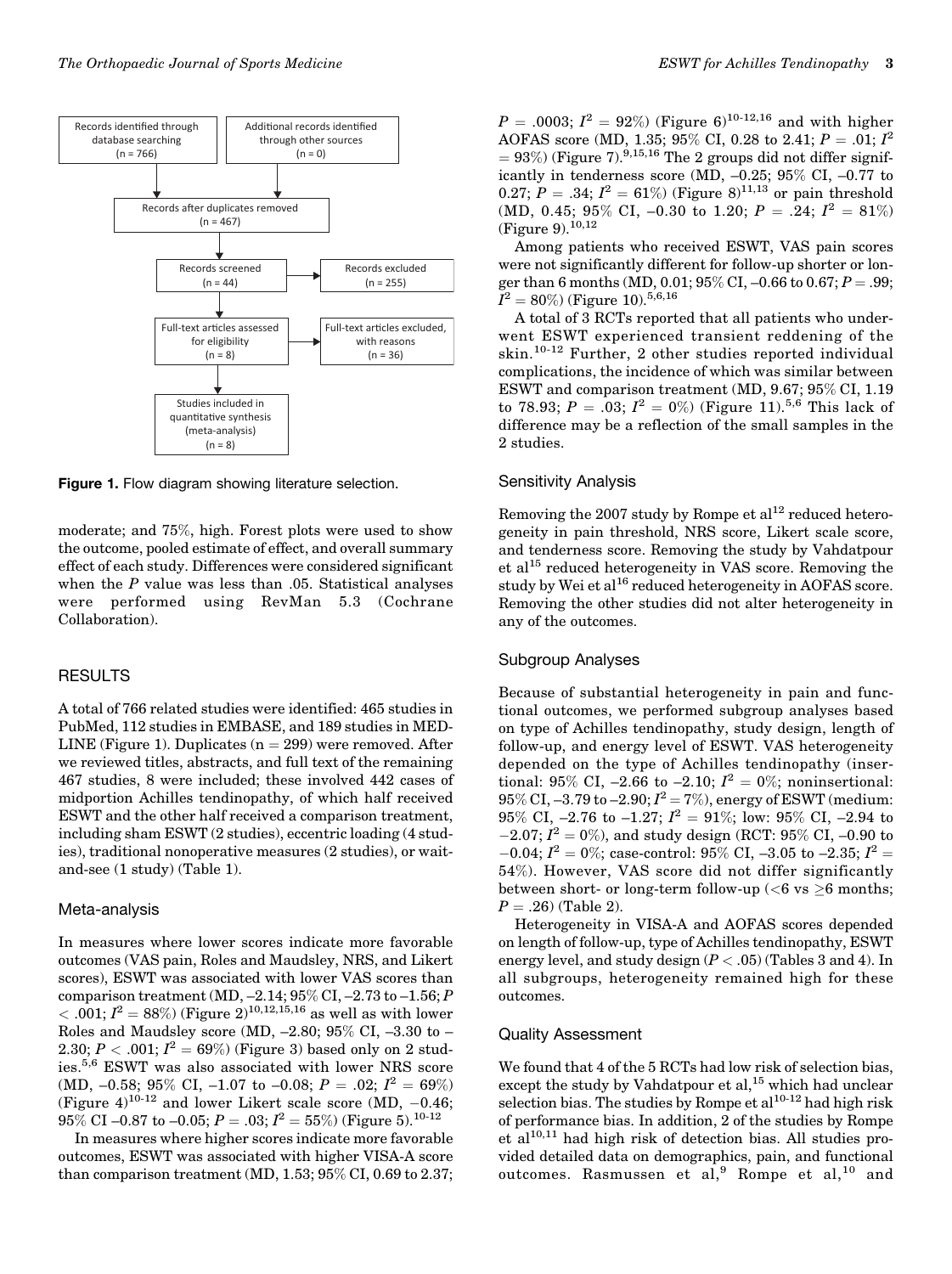| Lead Author                        |            |                                                                                                                                                                                                                                                                                    | Treatment       | Dunimaly of Included Duddles                                                                                                                    |                                                  | Follow-         | Outcome                                                 |                                                                                                           |
|------------------------------------|------------|------------------------------------------------------------------------------------------------------------------------------------------------------------------------------------------------------------------------------------------------------------------------------------|-----------------|-------------------------------------------------------------------------------------------------------------------------------------------------|--------------------------------------------------|-----------------|---------------------------------------------------------|-----------------------------------------------------------------------------------------------------------|
| (Year)                             | Design     | Intervention                                                                                                                                                                                                                                                                       | Duration        | Previous Treatment                                                                                                                              | Control Group                                    | up              | Measures                                                | Complications                                                                                             |
| $\mbox{Rome}^{12}$<br>(2007)       | <b>RCT</b> | 2000 impulses at 3<br>bar $(0.1 \text{ mJ/mm}^2)$<br>at 8 Hz for 3<br>sessions per week                                                                                                                                                                                            | $12 \text{ wk}$ | $(1)$ NSAIDs<br>(2) Physical therapy<br>orthotics<br>$(3)$ Stretching<br>exercises<br>$(4)$ Injections                                          | $(1)$ Eccentric<br>loading<br>$(2)$ Wait and see | $12 \text{ mo}$ | scale, NRS,<br>pain<br>threshold,<br>tenderness         | VISA-A, Likert ESWT: transitory<br>reddening of the<br>skin (n = 25; 100%)                                |
| ${\rm Rome}^{10}$<br>(2008)        | <b>RCT</b> | $2000$ impulses at $2.5$<br>$bar(0.12 \text{ mJ/mm}^2)$<br>at 8 Hz for 3<br>sessions per week                                                                                                                                                                                      | $12 \text{ wk}$ | $(1)$ Injection of a local<br>anesthetic and/or<br>a corticosteroid<br>$(2)$ Anti-inflammatory<br>medication<br>(3) Orthotics or a heel<br>lift | Eccentric<br>loading                             | $15 \text{ mo}$ | VISA-A,<br>general<br>assessment,<br>pain<br>assessment | <b>ESWT:</b> transitory<br>reddening of the<br>skin (n = 25; 100%)                                        |
| Rompe <sup>11</sup><br>(2009)      | <b>RCT</b> | 2000 impulses at 3<br>bar $(0.1 \text{ mJ/mm}^2)$<br>at 8 Hz for 3<br>sessions per week                                                                                                                                                                                            | $12 \text{ wk}$ | (1) Peritendinous local Eccentric<br>injections<br>$(2)$ NSAIDs<br>(3) Physiotherapy                                                            | loading                                          | $12 \text{ mo}$ | VISA-A,<br>general<br>assessment,<br>pain<br>assessment | <b>ESWT:</b> transitory<br>reddening of the<br>skin (n = 34; $100\%$ )                                    |
| Rasmussen<br>$(2008)^9$            | <b>RCT</b> | 2000 impulses (0.12-<br>$0.51 \text{ mJ/mm}^2$ at<br>50 Hz for 4                                                                                                                                                                                                                   | 4 wk            | $(1)$ Stretching<br>exercises<br>$(2)$ Eccentric training                                                                                       | Sham ESWT                                        | $3 \text{ mo}$  | VAS and<br><b>AOFAS</b>                                 |                                                                                                           |
| Vahdatpour <sup>15</sup><br>(2018) | RCT        | sessions per week<br>$(1)$ 1500 shots of<br>fSWT (0.25-0.4 mJ/<br>$mm2$ ) at 2.3 Hz<br>$(2)$ 3000 shots of<br>rSWT (1.8-2.6 mJ/<br>$mm2$ ) at 2.21 Hz                                                                                                                              | $4 \text{ wk}$  | $(1)$ Stretching<br>exercises of cuff<br>muscles<br>$(2)$ Massage with<br>topical drops<br>$(3)$ Eccentric training<br>(4) Diclofenac sodium    | Sham placebo                                     | 4 mo            | VAS and<br><b>AOFAS</b>                                 | None reported                                                                                             |
| Furia $6(2006)$                    |            | Case-control $(1)$ 3000 impulses for<br>a total energy flux<br>density of 604 mJ/<br>$\mathrm{mm}^2$<br>$(2)$ 50 shocks were<br>given at each<br>power level from 1<br>to 4 for a total of<br>200 shocks<br>$(3)$ The final 2800<br>shocks were given<br>at $0.21 \text{ mJ/mm}^2$ |                 | Traditional<br>nonoperative<br>measures                                                                                                         | Traditional<br>nonoperative<br>measures          | $12 \text{ mo}$ | VAS and RM                                              | Pain $(n = 2)$ ,<br>transitory<br>reddening of the<br>$skin (n = 2),$<br>transitory<br>numbness $(n = 1)$ |
| Furia $5(2005)$                    |            | Case-control (1) 3000 impulses for<br>a total energy flux<br>density of 604 mJ/<br>$\mathrm{mm}^2$<br>$(2)$ 50 shocks were<br>given at each<br>power level from 1<br>to 4 for a total of<br>200 shocks<br>$(3)$ The final 2800<br>shocks were given<br>at $0.21 \text{ mJ/mm}^2$   |                 | Traditional<br>nonoperative<br>measures                                                                                                         | Traditional<br>nonoperative<br>measures          | $12 \text{ mo}$ | VAS and RM                                              | Pain $(n = 2)$ ,<br>transitory<br>reddening of the<br>skin $(n = 1)$                                      |
| $Wei^{16}(2017)$                   |            | Case-control 2000 impulses (0.12)<br>$mJ/mm2$ ) at 10 Hz<br>(weekly)                                                                                                                                                                                                               | $12 \text{ wk}$ |                                                                                                                                                 | Eccentric<br>exercises                           | $18 \text{ mo}$ | VAS, AOFAS,<br>VISA-A                                   |                                                                                                           |

TABLE 1  $S$ ummary of Included Studies<sup> $a$ </sup>

a Dashes indicate not reported. AOFAS, American Orthopaedic Foot & Ankle Society; ESWT, extracorporeal shock wave therapy; fSWT, focused shock wave therapy; NRS, Numerical Rating Scale; NSAID, nonsteroidal anti-inflammatory drug; RCT, randomized controlled trial; RM, Roles and Maudsley scale; rSWT, radial shock wave therapy; VAS, visual analog scale; VISA-A, Victorian Institute of Sports Assessment– Achilles questionnaire.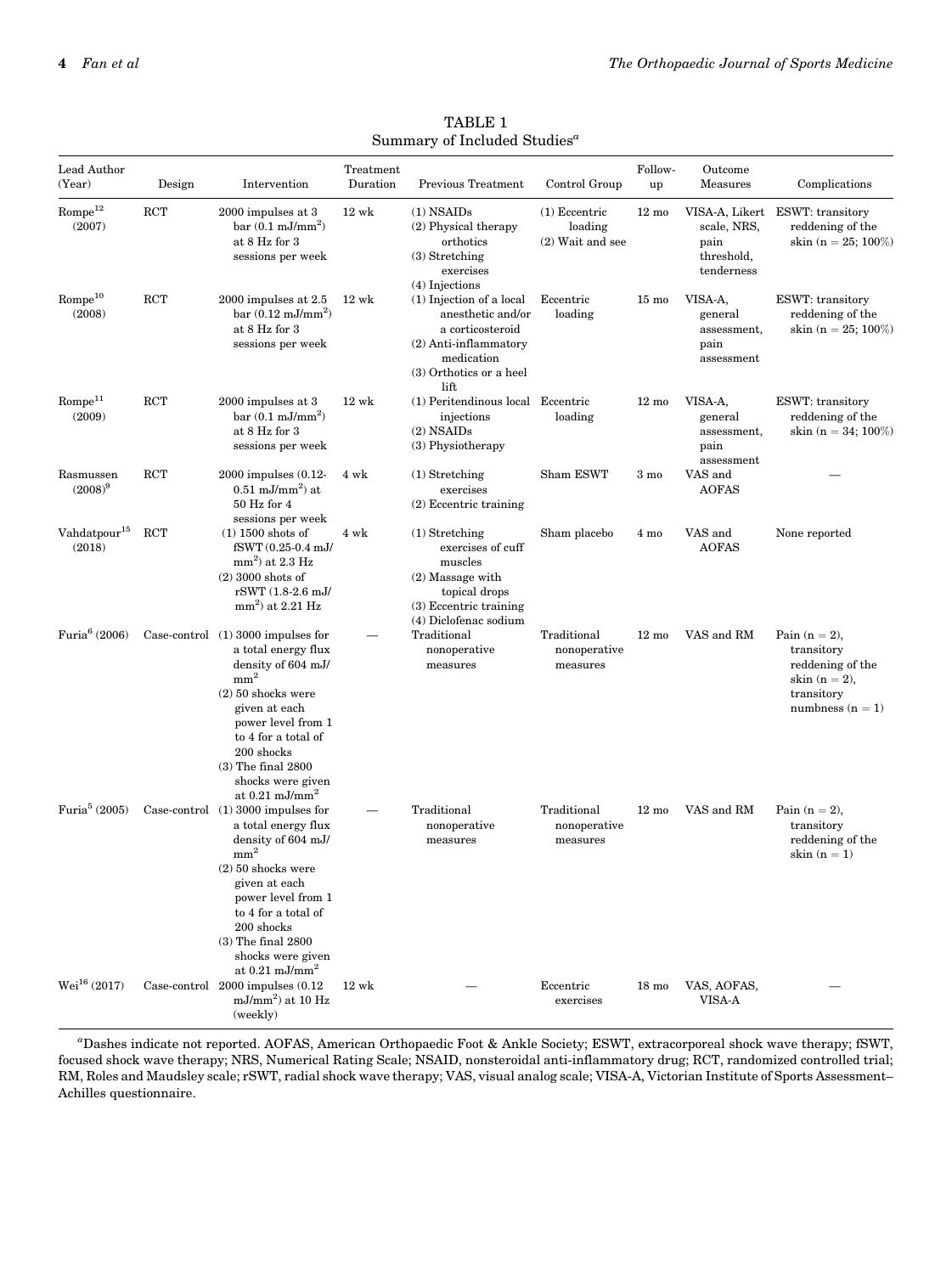| <b>SWT</b><br>Control                                                                                 |           |           |     |            |           |       |        | <b>Std. Mean Difference</b>              | <b>Std. Mean Difference</b>                 |    |  |  |
|-------------------------------------------------------------------------------------------------------|-----------|-----------|-----|------------|-----------|-------|--------|------------------------------------------|---------------------------------------------|----|--|--|
| <b>Study or Subgroup</b>                                                                              | Mean      | <b>SD</b> |     | Total Mean | SD        | Total | Weight | IV, Random, 95% CI                       | IV, Random, 95% CI                          |    |  |  |
| Furia 1 months 2005                                                                                   | 4.4       | 0.9       | 34  | 7.1        | 0.9       | 34    | 9.0%   | $-2.97$ [ $-3.67$ , $-2.27$ ]            | --                                          |    |  |  |
| Furia 1 months 2006                                                                                   | 4.2       | 2.4       | 35  | 8.2        | 1.1       | 33    | 9.3%   | $-2.10$ $[-2.70, -1.50]$                 | –                                           |    |  |  |
| Furia 12 months 2005                                                                                  |           | 1.79 0.68 | 34  | 2.97 0.71  |           | 34    | 9.5%   | $-1.68$ [ $-2.24$ , $-1.12$ ]            |                                             |    |  |  |
| Furia 12 months 2006                                                                                  | 2.8       | 2         | 35  |            | 1.4       | 33    | 9.2%   | $-2.39$ $[-3.02, -1.76]$                 |                                             |    |  |  |
| Furia 3 months 2005                                                                                   | 2.9       | 1.2       | 34  | 6.5        | 0.6       | 34    | 8.6%   | $-3.75$ $[-4.56, -2.95]$                 |                                             |    |  |  |
| Furia 3 months 2006                                                                                   | 2.9       | 2.1       | 35  | 7.2        | 1.3       | 33    | 9.2%   | $-2.42$ [ $-3.05$ , $-1.78$ ]            |                                             |    |  |  |
| Vahdatpour 1 months 2018                                                                              | 3.85 2.23 |           | 22  |            | 4.45 1.39 | 21    | 9.3%   | $-0.32$ $[-0.92, 0.29]$                  |                                             |    |  |  |
| Vahdatpour 4 months 2018                                                                              |           | 3 2.15    | 22  |            | 4.3 1.84  | 21    | 9.3%   | $-0.64$ [ $-1.25$ , $-0.02$ ]            |                                             |    |  |  |
| Wei 12 months 2017                                                                                    | 1.9       | 0.6       | 24  | 4          | 1.1       | 26    |        | $8.9\% -2.31[-3.03, -1.58]$              |                                             |    |  |  |
| Wei 18 months 2017                                                                                    | 1.8       | 0.6       | 24  | 4.1        |           | 26    |        | $8.7\% -2.72[-3.50, -1.93]$              |                                             |    |  |  |
| Wei 6 months 2017                                                                                     | 1.5       | 0.6       | 24  | 3.8        | 1.1       | 26    |        | $8.8\% -2.53 [-3.28, -1.77]$             |                                             |    |  |  |
| <b>Total (95% CI)</b>                                                                                 |           |           | 323 |            |           |       |        | $321$ $100.0\%$ $-2.14$ $[-2.73, -1.56]$ |                                             |    |  |  |
| Heterogeneity: Tau <sup>2</sup> = 0.85; Chi <sup>2</sup> = 84.80, df = 10 (P < 0.00001); $I^2 = 88\%$ |           |           |     |            |           |       |        |                                          | $-10$                                       | 10 |  |  |
| Test for overall effect: $Z = 7.22$ (P < 0.00001)                                                     |           |           |     |            |           |       |        |                                          | — <b>.</b>                                  |    |  |  |
|                                                                                                       |           |           |     |            |           |       |        |                                          | lower score for SWT lower score for control |    |  |  |

Figure 2. Forest plot of visual analog scale scores in patients who received extracorporeal shock wave therapy (SWT) or comparison treatment. IV, inverse variance methods.

|                                                                                                            |      | <b>SWT</b>  |       |         | Control         |       |        | <b>Std. Mean Difference</b>     |       |                                             | <b>Std. Mean Difference</b> |    |
|------------------------------------------------------------------------------------------------------------|------|-------------|-------|---------|-----------------|-------|--------|---------------------------------|-------|---------------------------------------------|-----------------------------|----|
| <b>Study or Subgroup</b>                                                                                   | Mean | SD          | Total | Mean SD |                 | Total | Weight | IV, Random, 95% CI              |       |                                             | IV, Random, 95% CI          |    |
| Furia 1 months 2005                                                                                        |      | 4.4 0.9     | 34    |         | $7.1 \t0.9$     | 34    |        | $16.5\% -2.97[-3.67, -2.27]$    |       | --                                          |                             |    |
| Furia 1 months 2006                                                                                        |      | $4.2$ 2.4   | 35    |         | $8.2 \quad 1.1$ | 33    |        | $18.0\% -2.10[-2.70, -1.50]$    |       |                                             |                             |    |
| Furia 12 months 2005                                                                                       |      | $2.2 \t1.2$ | 34    |         | 5.6 0.7         | 34    |        | $15.6\% -3.42$ [-4.18, -2.66]   |       |                                             |                             |    |
| Furia 12 months 2006                                                                                       | 2.8  | 2           | 35    |         | $7\;1.4$        | 33    |        | $17.5\% -2.39[-3.02, -1.76]$    |       | $-$                                         |                             |    |
| Furia 3 months 2005                                                                                        |      | $2.9$ 1.2   | 34    |         | $6.5 \t0.6$     | 34    |        | $14.9\% -3.75$ [-4.56, -2.95]   |       |                                             |                             |    |
| Furia 3 months 2006                                                                                        |      | $2.9$ $2.1$ | 35    |         | $7.2 \t1.3$     | 33    |        | $17.5\% -2.42$ [-3.05, -1.78]   |       | --                                          |                             |    |
| <b>Total (95% CI)</b>                                                                                      |      |             | 207   |         |                 |       |        | 201 100.0% -2.80 [-3.30, -2.30] |       |                                             |                             |    |
| Heterogeneity: Tau <sup>2</sup> = 0.27; Chi <sup>2</sup> = 16.12, df = 5 (P = 0.007); l <sup>2</sup> = 69% |      |             |       |         |                 |       |        |                                 | $-10$ |                                             |                             | 10 |
| Test for overall effect: $Z = 10.99$ (P < 0.00001)                                                         |      |             |       |         |                 |       |        |                                 |       |                                             |                             |    |
|                                                                                                            |      |             |       |         |                 |       |        |                                 |       | lower score for SWT lower score for control |                             |    |

Figure 3. Forest plot of Roles and Maudsley scores in patients who received extracorporeal shock wave therapy (SWT) or comparison treatment. IV, inverse variance methods.

|                                                                                                                                                   |      | <b>SWT</b> |     |                     | Control   |     |        | <b>Std. Mean Difference</b>   | <b>Std. Mean Difference</b>                 |
|---------------------------------------------------------------------------------------------------------------------------------------------------|------|------------|-----|---------------------|-----------|-----|--------|-------------------------------|---------------------------------------------|
| <b>Study or Subgroup</b>                                                                                                                          | Mean | SD         |     | Total Mean SD Total |           |     | Weight | IV, Random, 95% CI            | IV, Random, 95% CI                          |
| <b>Rompe 2008</b>                                                                                                                                 |      | 32.3       | 25  |                     | 52.3      | 25  | 24.2%  | $-0.86$ [ $-1.44$ , $-0.27$ ] |                                             |
| Rompe 2009                                                                                                                                        |      | $2.4$ 2.2  | 34  | 3.9                 |           | 34  | 26.8%  | $-0.71$ $[-1.20, -0.21]$      | —                                           |
| Rompe Eccentric Stretching 2007                                                                                                                   |      | 42.2       | 25  |                     | $3.6$ 2.3 | 25  | 24.9%  | $0.17$ [-0.38, 0.73]          |                                             |
| Rompe wait and see 2007                                                                                                                           |      | 42.2       | 25  |                     | $5.9$ 1.8 | 25  |        | $24.1\% -0.93$ [-1.52, -0.34] |                                             |
| <b>Total (95% CI)</b>                                                                                                                             |      |            | 109 |                     |           | 109 | 100.0% | $-0.58$ [ $-1.07$ , $-0.08$ ] |                                             |
| Heterogeneity: Tau <sup>2</sup> = 0.17; Chi <sup>2</sup> = 9.58, df = 3 (P = 0.02): $I^2$ = 69%<br>Test for overall effect: $Z = 2.29$ (P = 0.02) |      |            |     |                     |           |     |        |                               | Ξ.                                          |
|                                                                                                                                                   |      |            |     |                     |           |     |        |                               | lower score for SWT lower score for control |

Figure 4. Forest plot of numerical rating scale scores in patients who received extracorporeal shock wave therapy (SWT) or comparison treatment. IV, inverse variance methods.

|                                                                                                 | <b>SWT</b> |             |     | Control               |     | <b>Std. Mean Difference</b> |              |                                 | <b>Std. Mean Difference</b> |                                             |                    |  |
|-------------------------------------------------------------------------------------------------|------------|-------------|-----|-----------------------|-----|-----------------------------|--------------|---------------------------------|-----------------------------|---------------------------------------------|--------------------|--|
| <b>Study or Subgroup</b>                                                                        |            |             |     | Mean SD Total Mean SD |     |                             | Total Weight | IV, Random, 95% CI Year         |                             |                                             | IV, Random, 95% CI |  |
| Rompe Eccentric Stretching 2007                                                                 |            | $2.9$ 1.5   | 25  | 2.7                   | 1.5 | 25                          | 24.6%        | $0.13$ $[-0.42, 0.69]$ 2007     |                             |                                             |                    |  |
| Rompe wait and see 2007                                                                         |            | $2.9$ 1.5   | 25  | $4.3 \t1.6$           |     | 25                          | 23.5%        | $-0.89$ [ $-1.47, -0.31$ ] 2007 |                             |                                             |                    |  |
| Rompe 2008                                                                                      |            | $2.8$ 1.6   | 25  | $3.7$ 1.5             |     | 25                          |              | 24.2% -0.57 [-1.14, -0.00] 2008 |                             | ––                                          |                    |  |
| Rompe 2009                                                                                      |            | $2.1 \t1.1$ | 34  | $2.9$ 1.8             |     | 34                          |              | 27.7% -0.53 [-1.01, -0.05] 2009 |                             | — <del>—</del>                              |                    |  |
| <b>Total (95% CI)</b>                                                                           |            |             | 109 |                       |     | 109                         | 100.0%       | $-0.46$ [ $-0.87, -0.05$ ]      |                             |                                             |                    |  |
| Heterogeneity: Tau <sup>2</sup> = 0.09; Chi <sup>2</sup> = 6.66, df = 3 (P = 0.08); $I^2$ = 55% |            |             |     |                       |     |                             |              |                                 |                             | $\overline{\phantom{a}}$                    |                    |  |
| Test for overall effect: $Z = 2.22$ (P = 0.03)                                                  |            |             |     |                       |     |                             |              |                                 |                             |                                             |                    |  |
|                                                                                                 |            |             |     |                       |     |                             |              |                                 |                             | lower score for SWT lower score for control |                    |  |

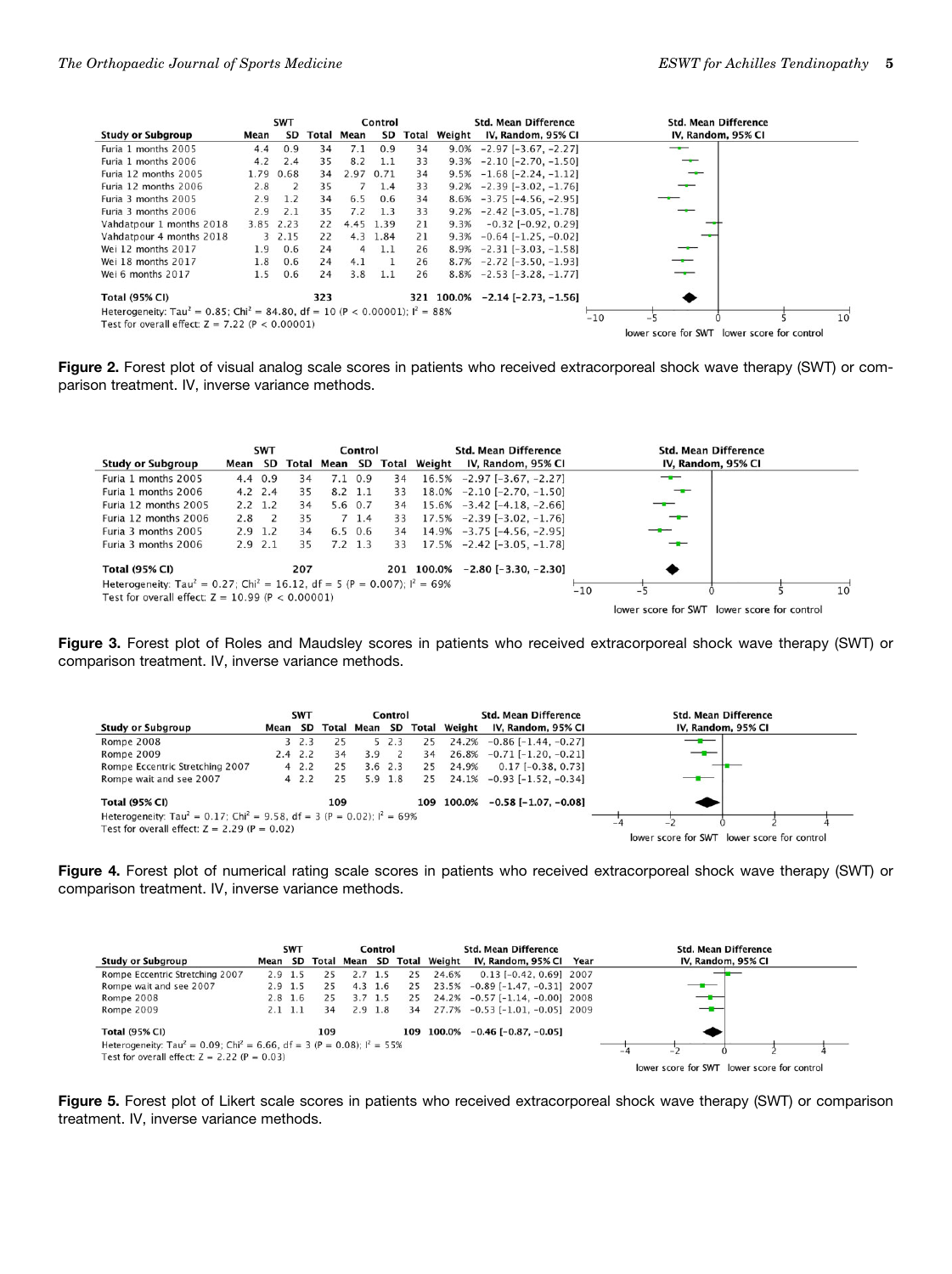|                                                                                                     |      |           | Control |                   | <b>Std. Mean Difference</b> |              |        | <b>Std. Mean Difference</b> |       |                     |                    |                         |    |
|-----------------------------------------------------------------------------------------------------|------|-----------|---------|-------------------|-----------------------------|--------------|--------|-----------------------------|-------|---------------------|--------------------|-------------------------|----|
| <b>Study or Subgroup</b>                                                                            | Mean | SD        |         | <b>Total Mean</b> | SD                          | <b>Total</b> | Weight | IV, Random, 95% CI          |       |                     | IV, Random, 95% CI |                         |    |
| <b>Rompe 2008</b>                                                                                   |      | 79.4 10.4 | 25      | 63.4              | 12                          | 25           | 14.4%  | 1.40 [0.78, 2.03]           |       |                     | --                 |                         |    |
| Rompe 2009                                                                                          | 86.5 | 16        | 34      | 73                | 19                          | 34           | 14.9%  | $0.76$ [0.27, 1.25]         |       |                     | ÷                  |                         |    |
| Rompe Eccentric Stretching 2007                                                                     |      | 70.4 16.3 | 25      | 75.6              | 18.7                        | 25           | 14.7%  | $-0.29$ [ $-0.85, 0.27$ ]   |       |                     |                    |                         |    |
| Rompe wait and see 2007                                                                             |      | 70.4 16.3 | 25      |                   | 55 12.9                     | 25           | 14.5%  | 1.03 [0.44, 1.62]           |       |                     | $-$                |                         |    |
| Wei 12 months 2017                                                                                  | 83.5 | 8.2       | 24      | 59.8              | 9.2                         | 26           | 13.8%  | 2.67 [1.89, 3.45]           |       |                     |                    |                         |    |
| Wei 18 months 2017                                                                                  | 83.6 | 7.5       | 24      | 58.7              | 9.8                         | 26           | 13.7%  | 2.79 [2.00, 3.59]           |       |                     |                    |                         |    |
| Wei 6 months 2017                                                                                   | 86.1 | 8.8       | 24      | 59.2 11.7         |                             | 26           | 13.9%  | 2.54 [1.78, 3.30]           |       |                     | ——                 |                         |    |
| <b>Total (95% CI)</b>                                                                               |      |           | 181     |                   |                             | 187          | 100.0% | 1.53 [0.69, 2.37]           |       |                     |                    |                         |    |
| Heterogeneity: Tau <sup>2</sup> = 1.16; Chi <sup>2</sup> = 72.30, df = 6 (P < 0.00001): $I^2$ = 92% |      |           |         |                   |                             |              |        |                             | $-10$ |                     |                    |                         | 10 |
| Test for overall effect: $Z = 3.58$ (P = 0.0003)                                                    |      |           |         |                   |                             |              |        |                             |       |                     |                    |                         |    |
|                                                                                                     |      |           |         |                   |                             |              |        |                             |       | lower score for SWT |                    | lower score for control |    |

Figure 6. Forest plot of Victorian Institute of Sports Assessment–Achilles questionnaire in patients who received extracorporeal shock wave therapy (SWT) or comparison treatment. IV, inverse variance methods.

|                                                                                                     |            | <b>SWT</b> |       |               | Control   |    |                     | <b>Std. Mean Difference</b> |       |                                             | <b>Std. Mean Difference</b> |              |
|-----------------------------------------------------------------------------------------------------|------------|------------|-------|---------------|-----------|----|---------------------|-----------------------------|-------|---------------------------------------------|-----------------------------|--------------|
| <b>Study or Subgroup</b>                                                                            | Mean       | SD         | Total | Mean          | SD        |    | <b>Total Weight</b> | IV, Random, 95% CI          |       |                                             | IV, Random, 95% CI          |              |
| Rasmussen 2008                                                                                      | 81         | 16         | 22    | 88            | 10        | 23 | 17.0%               | $-0.52$ [ $-1.11, 0.08$ ]   |       |                                             | -                           |              |
| Vahdatpour 1 months 2018                                                                            | 82         | 8.5        |       | 22 79.15 6.69 |           | 21 | 16.9%               | $0.36$ $[-0.24, 0.97]$      |       |                                             |                             |              |
| Vahdatpour 4 months 2018                                                                            | 85.85 7.88 |            | 22    |               | 79.5 7.53 | 21 | 16.9%               | $0.81$ [0.18, 1.43]         |       |                                             | $-$                         |              |
| Wei 12 months 2017                                                                                  |            | 80.7 11.2  | 24    | 57.1          | 9.2       | 26 | 16.5%               | $2.28$ [1.55, 3.00]         |       |                                             |                             |              |
| Wei 18 months 2017                                                                                  | 81.7       | 8.9        | 24    | 58.8          | 8.8       | 26 | 16.4%               | 2.55 [1.79, 3.31]           |       |                                             | ╼╾                          |              |
| Wei 6 months 2017                                                                                   | 87.2       | 7.6        | 24    | 64.8          | 8.6       | 26 | 16.3%               | 2.71 [1.93, 3.49]           |       |                                             | —                           |              |
| <b>Total (95% CI)</b>                                                                               |            |            | 138   |               |           |    | 143 100.0%          | 1.35 [0.28, 2.41]           |       |                                             |                             |              |
| Heterogeneity: Tau <sup>2</sup> = 1.65; Chi <sup>2</sup> = 75.21, df = 5 (P < 0.00001); $I^2$ = 93% |            |            |       |               |           |    |                     |                             |       |                                             |                             | $10^{\circ}$ |
| Test for overall effect: $Z = 2.48$ (P = 0.01)                                                      |            |            |       |               |           |    |                     |                             | $-10$ | - -                                         |                             |              |
|                                                                                                     |            |            |       |               |           |    |                     |                             |       | lower score for SWT lower score for control |                             |              |

Figure 7. Forest plot of American Orthopaedic Foot and Ankle Society scores in patients who received extracorporeal shock wave therapy (SWT) or comparison treatment. IV, inverse variance methods.



Figure 8. Forest plot of tenderness scores in patients who received extracorporeal shock wave therapy (SWT) or comparison treatment. IV, inverse variance methods.

|                                                                                                                                                      |      | <b>SWT</b>    |    |     | Control     |    |                            | <b>Std. Mean Difference</b>  | <b>Std. Mean Difference</b>                 |  |  |  |
|------------------------------------------------------------------------------------------------------------------------------------------------------|------|---------------|----|-----|-------------|----|----------------------------|------------------------------|---------------------------------------------|--|--|--|
| <b>Study or Subgroup</b>                                                                                                                             | Mean | SD            |    |     |             |    | Total Mean SD Total Weight | IV, Random, 95% Cl Year      | IV, Random, 95% CI                          |  |  |  |
| Rompe Eccentric Stretching 2007                                                                                                                      |      | $2.8 \t0.9$   | 25 | 3.1 | 1.1         | 25 | 33.7%                      | $-0.29$ $[-0.85, 0.26]$ 2007 | $\frac{1}{2}$                               |  |  |  |
| Rompe wait and see 2007                                                                                                                              |      | $2.8\quad0.9$ | 25 | 2.1 |             | 25 | 33.3%                      | 0.72 [0.15, 1.30] 2007       |                                             |  |  |  |
| Rompe 2008                                                                                                                                           |      | 3.5 1.1       | 25 |     | $2.2 \t1.6$ | 25 | 33.0%                      | 0.93 [0.35, 1.52] 2008       |                                             |  |  |  |
| <b>Total (95% CI)</b>                                                                                                                                |      |               | 75 |     |             |    | 75 100.0%                  | $0.45$ [-0.30, 1.20]         |                                             |  |  |  |
| Heterogeneity: Tau <sup>2</sup> = 0.35; Chi <sup>2</sup> = 10.30, df = 2 (P = 0.006); $I^2 = 81\%$<br>Test for overall effect: $Z = 1.18$ (P = 0.24) |      |               |    |     |             |    |                            |                              |                                             |  |  |  |
|                                                                                                                                                      |      |               |    |     |             |    |                            |                              | lower score for SWT lower score for control |  |  |  |

Figure 9. Forest plot of pain threshold in patients who received extracorporeal shock wave therapy (SWT) or comparison treatment. IV, inverse variance methods.

Vahdatpour et  $al^{15}$  did not provide sufficient information for assessing reporting bias. No study assessed possible contradictory factors (Figures 12 and 13).

All 3 case-control studies<sup>5,6,16</sup> scored 5 or higher on the Newcastle-Ottawa Scale, indicating low risk of bias (Table 5).

#### **DISCUSSION**

The principal finding of this study was that patients who received ESWT for Achilles tendinopathy had significantly better pain and functional outcomes than patients who received other treatments, including sham ESWT,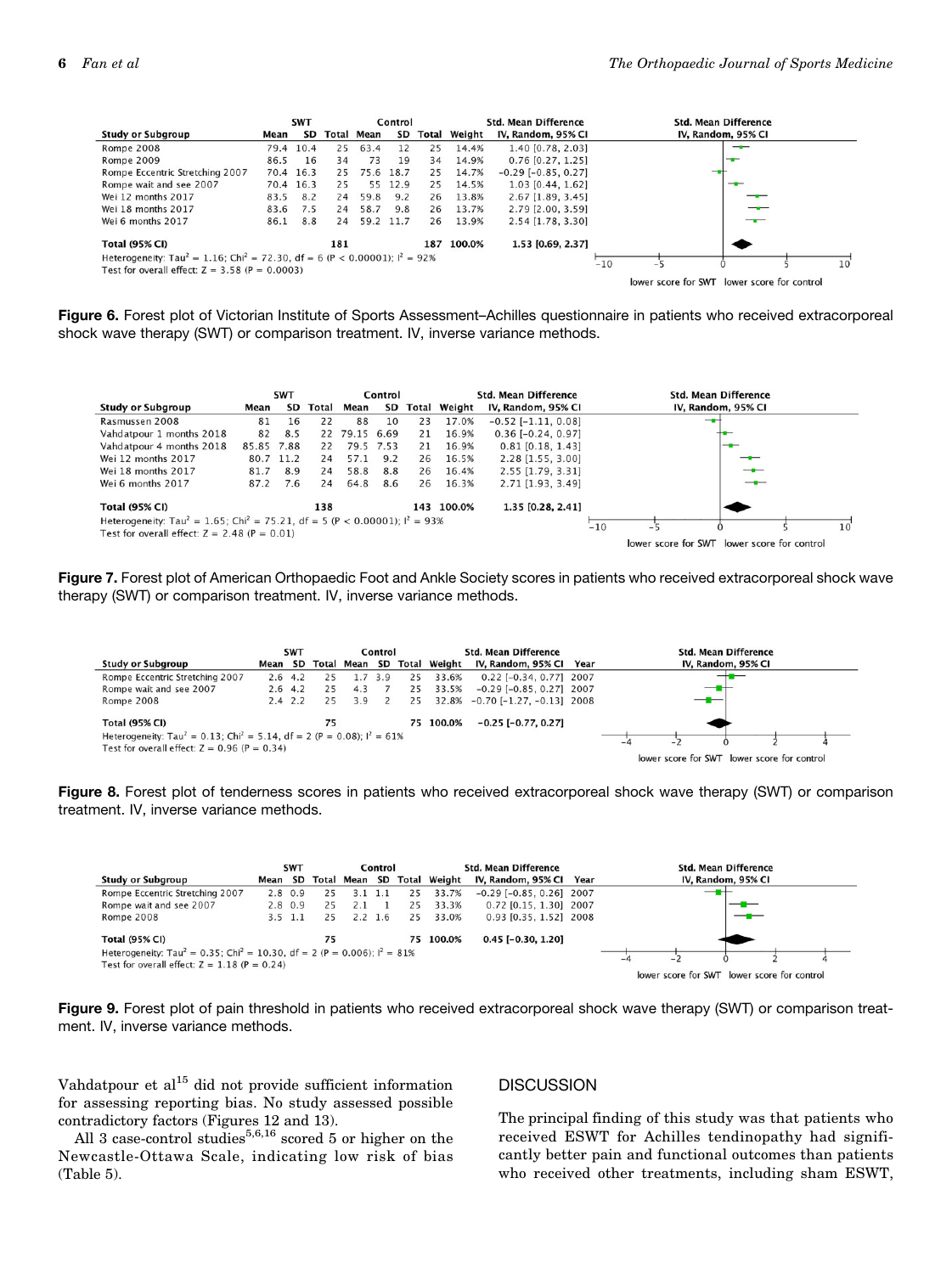|                                                                                                   |             | short term  |    |     | long term       |    |                            | <b>Std. Mean Difference</b>   | <b>Std. Mean Difference</b> |                            |  |                            |  |
|---------------------------------------------------------------------------------------------------|-------------|-------------|----|-----|-----------------|----|----------------------------|-------------------------------|-----------------------------|----------------------------|--|----------------------------|--|
| <b>Study or Subgroup</b>                                                                          | Mean        | <b>SD</b>   |    |     |                 |    | Total Mean SD Total Weight | IV, Random, 95% CI            |                             |                            |  | IV, Random, 95% CI         |  |
| <b>Furia 2005</b>                                                                                 | $2.9$ 1.2   |             | 34 |     | $2.2 \quad 1.2$ | 34 | 34.0%                      | 0.58 [0.09, 1.06]             |                             |                            |  | ——                         |  |
| <b>Furia 2006</b>                                                                                 | $2.9$ $2.1$ |             | 35 | 2.8 |                 | 35 | 34.5%                      | $0.05$ [-0.42, 0.52]          |                             |                            |  |                            |  |
| Wei 2017                                                                                          |             | $1.5 \t0.6$ | 24 |     | 1.9 0.6         | 24 | 31.5%                      | $-0.66$ [ $-1.24$ . $-0.07$ ] |                             |                            |  |                            |  |
| <b>Total (95% CI)</b>                                                                             |             |             | 93 |     |                 |    | 93 100.0%                  | $0.01$ [-0.66, 0.67]          |                             |                            |  |                            |  |
| Heterogeneity: Tau <sup>2</sup> = 0.28; Chi <sup>2</sup> = 10.16, df = 2 (P = 0.006); $I^2$ = 80% |             |             |    |     |                 |    |                            |                               |                             |                            |  |                            |  |
| Test for overall effect: $Z = 0.02$ (P = 0.99)                                                    |             |             |    |     |                 |    |                            |                               |                             |                            |  |                            |  |
|                                                                                                   |             |             |    |     |                 |    |                            |                               |                             | lower score for short term |  | lower score for short term |  |

Figure 10. Forest plot of visual analog scale scores after short- or long-term follow-up in patients who received extracorporeal shock wave therapy. IV, inverse variance methods.



Figure 11. Forest plot of complications after short- or long-term follow-up in patients who received extracorporeal shock wave therapy (ESWT). M-H, Mantel-Haenszel.

| TABLE 2<br>Subgroup Analysis Based on VAS Score <sup>a</sup> |               |                                     |              |           |                   |  |  |  |  |  |  |
|--------------------------------------------------------------|---------------|-------------------------------------|--------------|-----------|-------------------|--|--|--|--|--|--|
| Subgroup                                                     | No. of Groups | Mean Difference IV, Random (95% CI) | $I^2$        | $P$ Value | P for Interaction |  |  |  |  |  |  |
| Follow-up period                                             | 11            |                                     |              |           | .26               |  |  |  |  |  |  |
| $<$ 6 mo                                                     | 6             | $-2.02$ ( $-3.04$ to $-0.99$ )      | 93           | .001      |                   |  |  |  |  |  |  |
| $>6$ mo                                                      | 5             | $-2.65$ $(-3.04$ to $-2.27)$        | 28           | < .00001  |                   |  |  |  |  |  |  |
| Type of AT                                                   | 9             |                                     |              |           | .0003             |  |  |  |  |  |  |
| Insertional                                                  | 3             | $-2.38$ $(-2.66$ to $-2.10)$        | $\mathbf{0}$ | < .00001  |                   |  |  |  |  |  |  |
| Noninsertional                                               | 6             | $-3.34 (-3.79$ to $-2.90$ )         | 7            | < .00001  |                   |  |  |  |  |  |  |
| Energy level                                                 | 11            |                                     |              |           | .65               |  |  |  |  |  |  |
| Medium                                                       | 8             | $-2.01$ $(-2.76$ to $-1.27)$        | 91           | < .00001  |                   |  |  |  |  |  |  |
| Low                                                          | 3             | $-2.51(-2.94 \text{ to } -2.07)$    | $\Omega$     | < .00001  |                   |  |  |  |  |  |  |
| Research type                                                | 11            |                                     |              |           | < .00001          |  |  |  |  |  |  |
| RCT                                                          | 2             | $-0.47$ $(-0.90$ to $-0.04)$        | $\Omega$     | .03       |                   |  |  |  |  |  |  |
| Case-control                                                 | 9             | $-2.70$ $(-3.05$ to $-2.35)$        | 54           | < .00001  |                   |  |  |  |  |  |  |

 $TATB$ 

a AT, Achilles tendinopathy; IV, inverse variance methods; RCT, randomized controlled trial; VAS, visual analog scale.

| Subgroup Analysis Based on AOFAS Score" |               |                                     |       |           |                   |  |  |  |  |  |  |  |
|-----------------------------------------|---------------|-------------------------------------|-------|-----------|-------------------|--|--|--|--|--|--|--|
| Subgroup                                | No. of Groups | Mean Difference IV, Random (95% CI) | $I^2$ | P Value   | P for Interaction |  |  |  |  |  |  |  |
| Follow-up period                        | 6             |                                     |       |           | < .00001          |  |  |  |  |  |  |  |
| $<$ 6 mo                                | з             | $-2.02$ ( $-3.04$ to $-0.99$ )      | 79    | .58       |                   |  |  |  |  |  |  |  |
| $>6$ mo                                 | Ő.            | $2.50(2.07 \text{ to } 2.94)$       | 0     | < 0.00001 |                   |  |  |  |  |  |  |  |
| Energy level                            | 6             |                                     |       |           | < .00001          |  |  |  |  |  |  |  |
| Medium                                  | 3             | $0.21 (-0.55 \text{ to } 0.98)$     | 79    | .58       |                   |  |  |  |  |  |  |  |
| Low                                     | 3             | $2.50(2.07 \text{ to } 2.94)$       | 0     | < 0.0001  |                   |  |  |  |  |  |  |  |
| Research type                           | 6             |                                     |       |           | .002              |  |  |  |  |  |  |  |
| <b>RCT</b>                              | 3             | $0.21 (-0.55 \text{ to } 0.98)$     | 79    | .58       |                   |  |  |  |  |  |  |  |
| Case-control                            | 3             | $-2.70(3.13 \text{ to } 12.69)$     | 98    | .001      |                   |  |  |  |  |  |  |  |

TABLE 3 Subgroup Analysis Based on AOFAS Score<sup>a</sup>

a AOFAS, American Orthopaedic Foot and Ankle Society; IV, inverse variance methods; RCT, randomized controlled trial.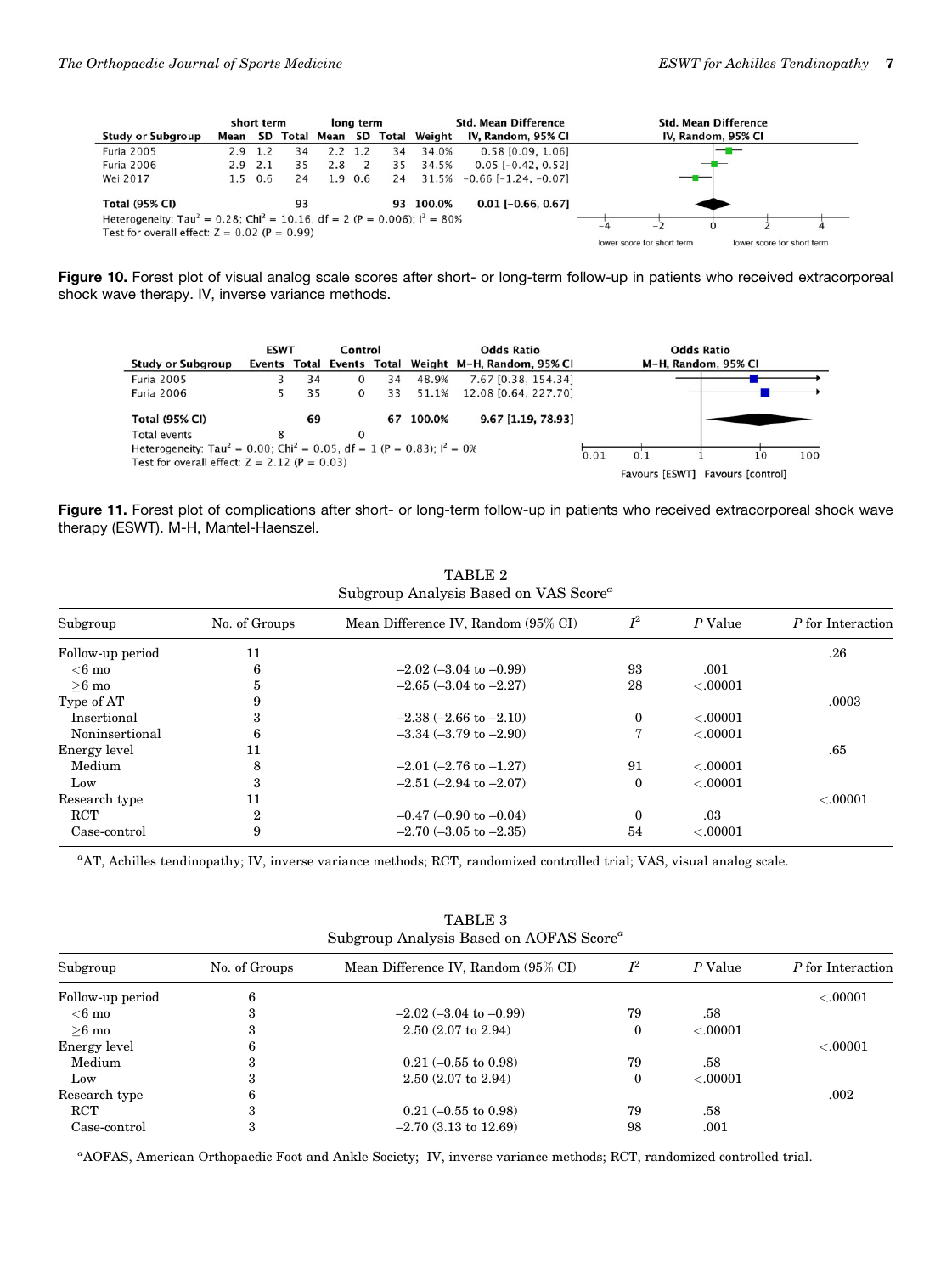| Subgroup         | No. of Groups | Mean Difference IV, Random (95% CI) | $I^2$ | P Value  | P for Interaction |
|------------------|---------------|-------------------------------------|-------|----------|-------------------|
| Follow-up period |               |                                     |       |          | < .00001          |
| $<$ 6 mo         | 4             | $0.72(0.02 \text{ to } 1.41)$       | 84    | .001     |                   |
| $>6$ mo          |               | $2.79(2.33 \text{ to } 3.25)$       | 0     | < .00001 |                   |
| Type of AT       |               |                                     |       |          | .0004             |
| Insertional      | 4             | $2.44(1.63 \text{ to } 3.25)$       | 79    | .003     |                   |
| Noninsertional   |               | $0.50$ (-0.27 to 1.27)              | 83    | .003     |                   |
| Research type    |               |                                     |       |          | .002              |
| <b>RCT</b>       | 4             | $0.50$ (-0.27 to 1.27)              | 83    | .20      |                   |
| Case-control     | 3             | $2.67(2.22 \text{ to } 3.11)$       | 92    | < .00001 |                   |

TABLE 4 Subgroup Analysis Based on VISA-A Score<sup>a</sup>

a AT, Achilles tendinopathy; IV, inverse variance methods; RCT, randomized controlled trial; VISA-A, Victorian Institute of Sports Assessment–Achilles questionnaire.



Figure 12. Graphic assessment of risk of bias.



Figure 13. Summary of risk of bias.

eccentric training, and other traditional treatments. This finding is consistent with those of previous systematic reviews on the effectiveness of ESWT on Achilles tendinopathies and on other orthopaedic diseases, including tennis

elbow, patellar tendinopathies, and chronic proximal plantar fasciitis.7 To the best of our knowledge, this is the first meta-analysis to conduct extensive subgroup analyses on the effects of ESWT on Achilles tendinopathies.

Our subgroup analyses showed that ESWT led to better VAS pain scores than other traditional nonoperative procedures against insertional and midportion Achilles tendinopathy. Our results are largely consistent with a smaller systematic review in which the authors found that ESWT was superior to eccentric training against insertional Achilles tendinopathy, comparable with eccentric training against midportion tendinopathy, and superior to the wait-and-see approach against midportion tendinopathy.<sup>7</sup>

We found that ESWT led to better VAS pain scores than comparison treatments at both shorter (<6 months) and longer ( $\geq$ 6 months) follow-up. This confirms and extends previous analyses which concluded that ESWT can lead to better clinical outcomes than other nonsurgical treatments for follow-up of at least 3 months<sup>1</sup> and up to 12 months.<sup>2</sup> However, the persistence of therapeutic effects from ESWT may depend on the type of Achilles tendinopathy (insertional or noninsertional) and the energy level, which should be investigated in future studies.

Indeed, some studies have already demonstrated how the energy level in ESWT can affect outcomes: In 1 study, lowenergy ESWT had short-term analgesic effects but